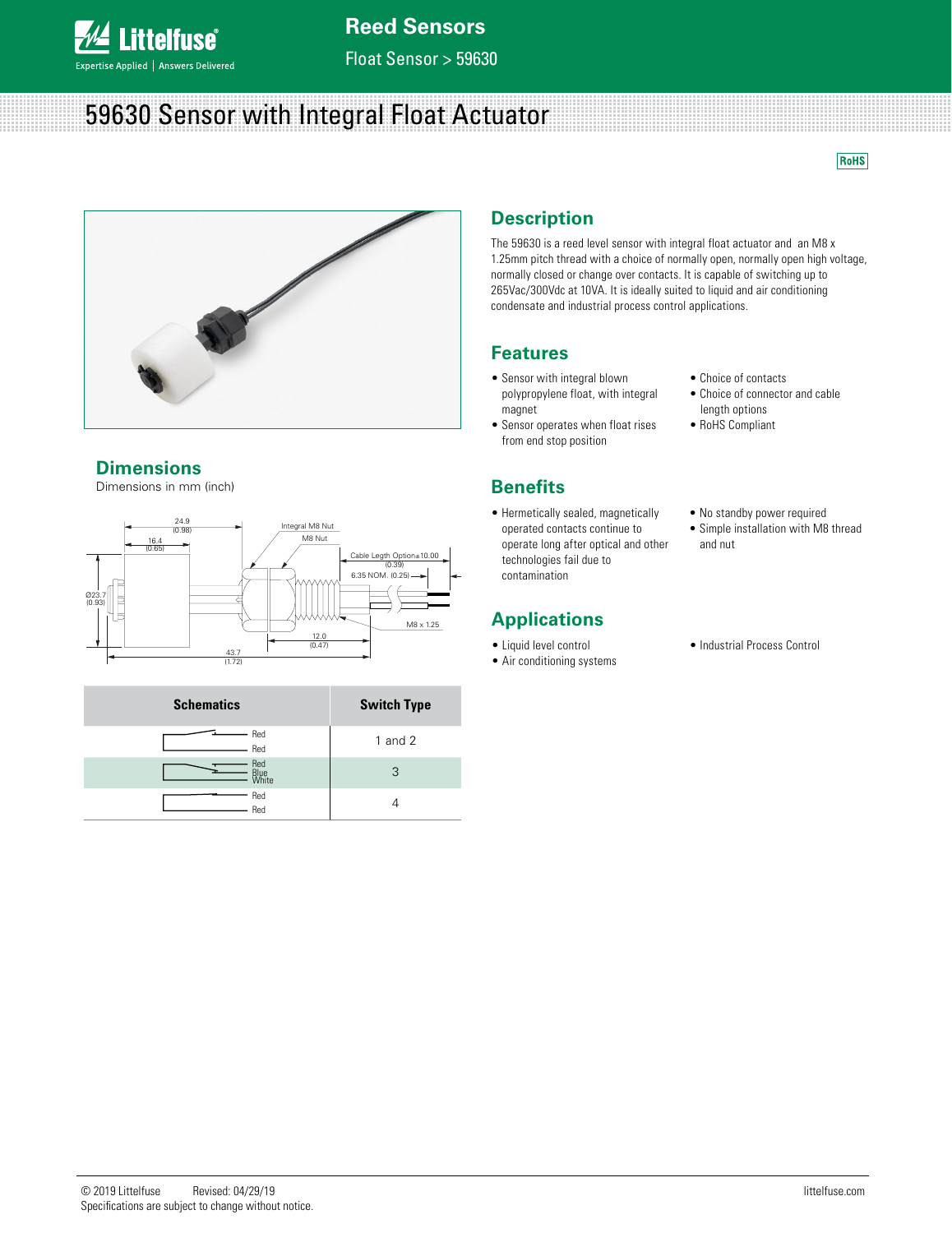

Float Sensor > 59630

# 59630 Sensor with Integral Float Actuator

## **Electrical Ratings**

| <b>Contact Type</b>         |                                                  |                                        | <b>Normally</b><br>Open | <b>Normally Open</b><br><b>High Voltage</b> | Change<br>Over      | <b>Normally</b><br><b>Closed</b> |
|-----------------------------|--------------------------------------------------|----------------------------------------|-------------------------|---------------------------------------------|---------------------|----------------------------------|
| Switch Type                 |                                                  |                                        |                         | 2                                           | 3                   | $\overline{4}$                   |
| Contact Rating <sup>1</sup> | VA/Watt - max.                                   |                                        | 10                      | 10                                          | 5                   | 10                               |
| Voltage <sup>4</sup>        | Switching <sup>2</sup><br>Breakdown <sup>3</sup> | Vdc - max.<br>Vac - max.<br>Vdc - min. | 200<br>140<br>250       | 300<br>265<br>400                           | 175<br>120<br>200   | 200<br>120<br>250                |
| Current <sup>4</sup>        | Switching <sup>2</sup><br>Carry                  | Adc - max.<br>Aac - max.<br>Adc - max. | 0.5<br>0.35<br>1.2      | 0.4<br>0.30<br>1.4                          | 0.25<br>0.18<br>1.5 | 0.5<br>0.18<br>1.2               |
| Resistance <sup>5</sup>     | Contact, Initial<br>Insulation                   | $\Omega$ - max.<br>$\Omega$ - min.     | 0.2<br>$10^{10}$        | 0.2<br>$10^{10}$                            | 0.2<br>$10^{9}$     | 0.2<br>$10^{10}$                 |
| Capacitance                 | Contact                                          | $pF - typ.$                            | 0.3                     | 0.2                                         | 0.3                 | 0.3                              |
| Temperature                 | Operating                                        | °C                                     | $-40$ to $+105$         | $-20$ to $+105$                             | $-40$ to $+105$     | $-40$ to $+105$                  |

#### **Product Characteristics**

| Operate Time <sup>6</sup> |             | ms - max. | 1.0 | 0. ا | 3.0 | 3.0 |
|---------------------------|-------------|-----------|-----|------|-----|-----|
| Release Time <sup>6</sup> |             | ms - max. | 1.0 | 1.0  | 3.0 | 3.0 |
| Shock <sup>7</sup>        | 11ms ½ sine | G - max.  | 100 | 100  | 50  | 50  |
| Vibration <sup>7</sup>    | 50-2000 Hz  | G - max.  | 30  | 30   | 30  | 30  |

Notes:

1. Contact rating - Product of the switching voltage and current should never exceed the wattage rating. Contact Littelfuse for additional load/life information.

2. When switching inductive and/or capacitive loads, the effects of transient voltages and/or currents should be considered. Refer to Application Notes AN108A and AN107 for details.

3. Breakdown Voltage - per MIL-STD-202, Method 301.

4. Electrical Load Life Expectancy - Contact Littelfuse with voltage, current values along with type of load.

5. This resistance value is for 300mm wire length. Resistance varies based on wire length.

6. Operate (including bounce)/Release Time - per EIA/NARM RS-421-A, diode suppressed coil (Coil II).

7. Shock and Vibration - per EIA/NARM RS-421-A and MIL-STD-202.

8. For custom modifications to the wire length or size, or adding a special connector, please contact Littelfuse.

## **Activation**

Using sensor with float magnet orientated is illustrated



**Normally Open:** contacts are open when float is down as shown in the De-activate view. The contacts close when float is in upward position as shown on the left view.

**Normally Closed:** Contacts are closed when the float is in the down position. The contacts open when float is in the upward position as shown in the left view.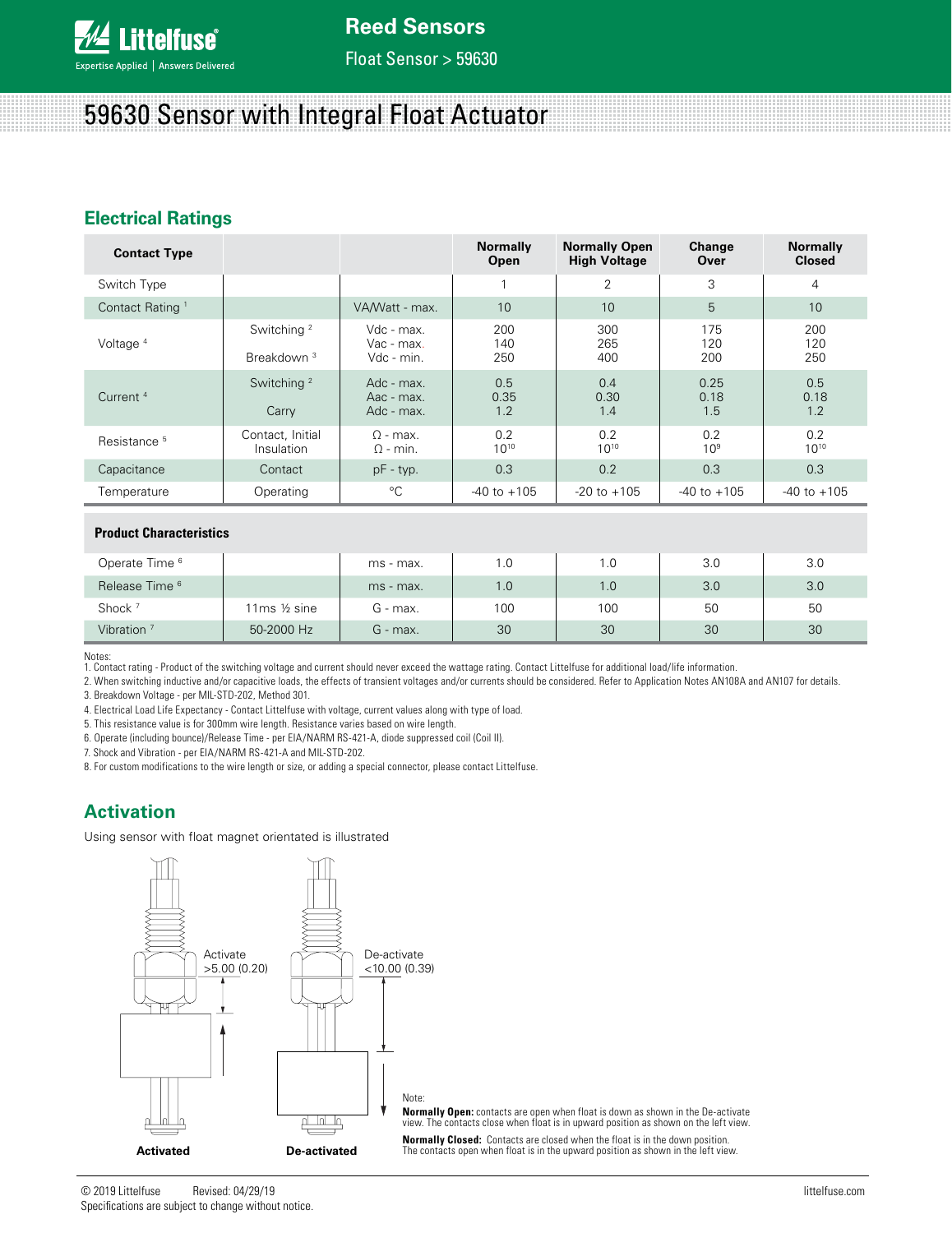

Float Sensor > 59630

# 59630 Sensor with Integral Float Actuator

## **Cable Length Specification**

### **Part Numbering System**

| Cable Type: 24 AWG 7/32 PVC 105°C UL1430/UL1569 |                                  |  |  |  |
|-------------------------------------------------|----------------------------------|--|--|--|
| <b>Select Option</b>                            | <b>Cable Length</b><br>mm (inch) |  |  |  |
| 02                                              | 300 (11.81)                      |  |  |  |

## **Termination Specification**

| <b>Termination Options</b>     |                                                       |  |  |  |  |
|--------------------------------|-------------------------------------------------------|--|--|--|--|
| <b>Select</b><br><b>Option</b> | <b>Description</b><br>(Two-wire versions illustrated) |  |  |  |  |
| А                              | Tinned leads $(6.4 \pm 0.76)$ mm                      |  |  |  |  |
|                                | AMP MTE Connector<br>2.5mm pitch, 104257-1            |  |  |  |  |
| F                              | Untinned leads $(6.4\pm0.76)$ mm                      |  |  |  |  |



## **Packaging**

| <b>Packaging Option</b> | <b>Packaging Specification</b> | <b>Quantity</b> | <b>Quantity &amp; Packaging Code</b> | <b>Taping Width</b> |
|-------------------------|--------------------------------|-----------------|--------------------------------------|---------------------|
| <b>Bulk</b>             | <b>Bulk</b>                    | 500             | N/A                                  | N/A                 |